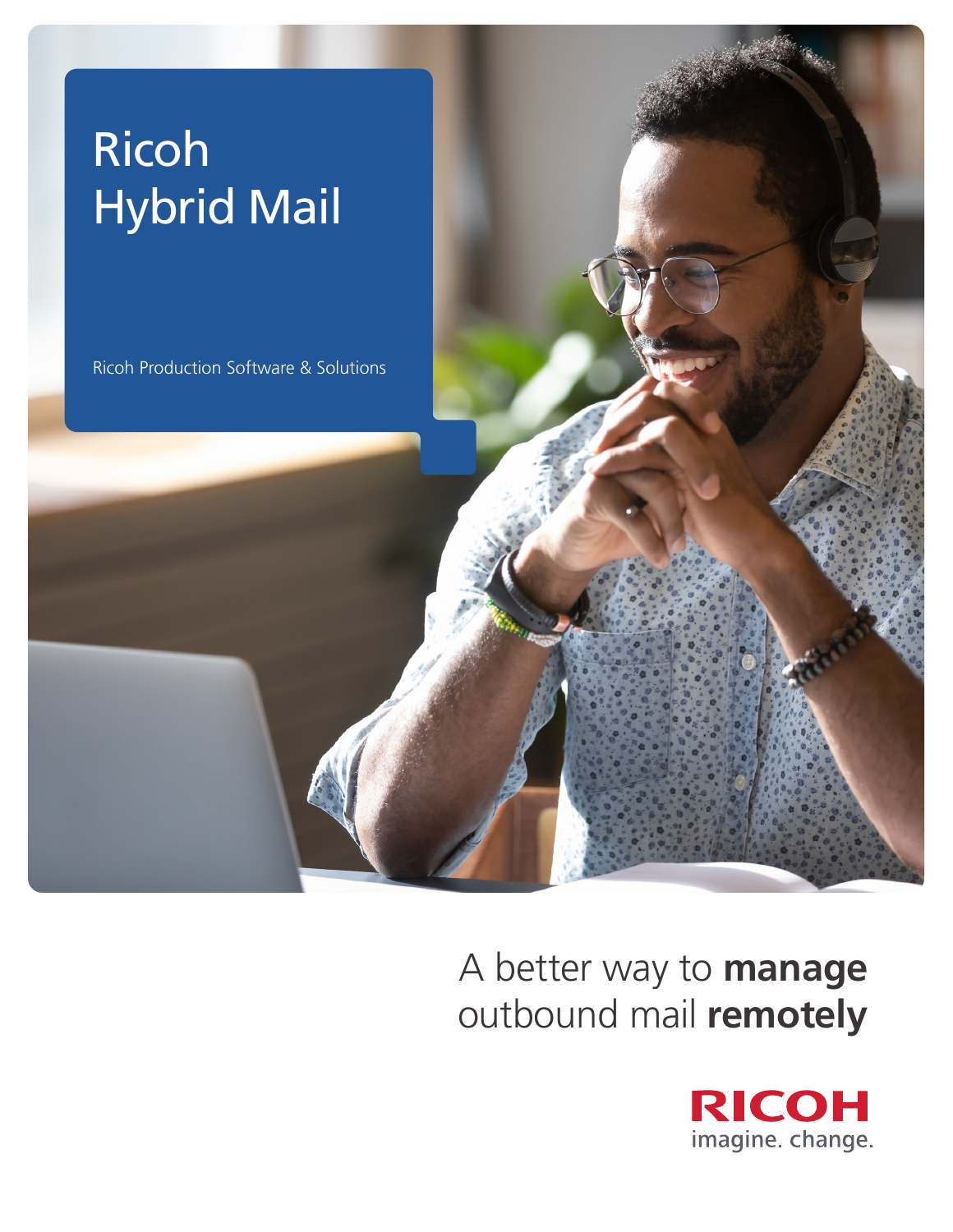

# Streamline the production of **ad hoc print and mail.**

Ricoh Hybrid Mail addresses today's reality of remote work with a seamless solution for businesses that need to mail outbound communications to individual recipients. By replacing onsite departmental printers and pre-printed stationery with a secure web-based print driver, Hybrid Mail enables users to confidently submit their jobs to a remote print room, where they are printed, inserted and mailed based on pre-established workflows.

**Exclusive to Ricoh,** Hybrid Mail alleviates the workflow challenges faced by corporations, retail, banking and insurance, local government, school and education offices and the commercial print providers who support enterprise customers. Hybrid Mail also meets the needs of businesses that are looking to take a step toward digital transformation and want to do it at their own pace.



#### **Remote work adds challenges, along with opportunity.**

Your customers and staff are working remotely. The difficulty this adds to printing and mailing is compounded by lingering inefficiencies: the handling of unstructured ad hoc jobs and the time- and cost-intensive manual tasks involved in steps like printing, folding and stamping. The complexity mounts when you factor in files that originate from various sources, locations and departments. With a centralized solution that removes manual steps, everyone benefits:

- Employees gain the ability to submit jobs from anywhere via a web portal
- Companies reduce the risks associated with missed deadlines
- End recipients receive printed communications faster



## **Minimize the difficulty and effort of on-demand jobs.**

One-off print and mail jobs require extra hands-on attention. Created outside template-based workflows, they involve a variety of applications and file formats. The accumulation of these single-print jobs — traditionally produced across a company on local devices and pre-printed stationery — holds the potential for significant savings. Use Hybrid Mail to:

- Free up individual staff time, reallocating valuable hours and resources
- Assure brand standards are maintained via one centralized location
- Increase productivity across departments through a seamless user experience



#### **Consolidation leads to convenience and cost savings.**

Whether you're responsible for outbound print communications in an enterprise environment or run a commercial print shop, the expense of ad hoc mailing is an often-overlooked source for savings. Centralization, automation and postal discounts not only lead to considerable cost reduction but also to higher revenue through increased capacity. Typical applications include:

- **EXEC** Certificates, contracts and declarations
- **Reminders, promotions and announcements**
- Business, dispute, collection, confirmation, credit and welcome letters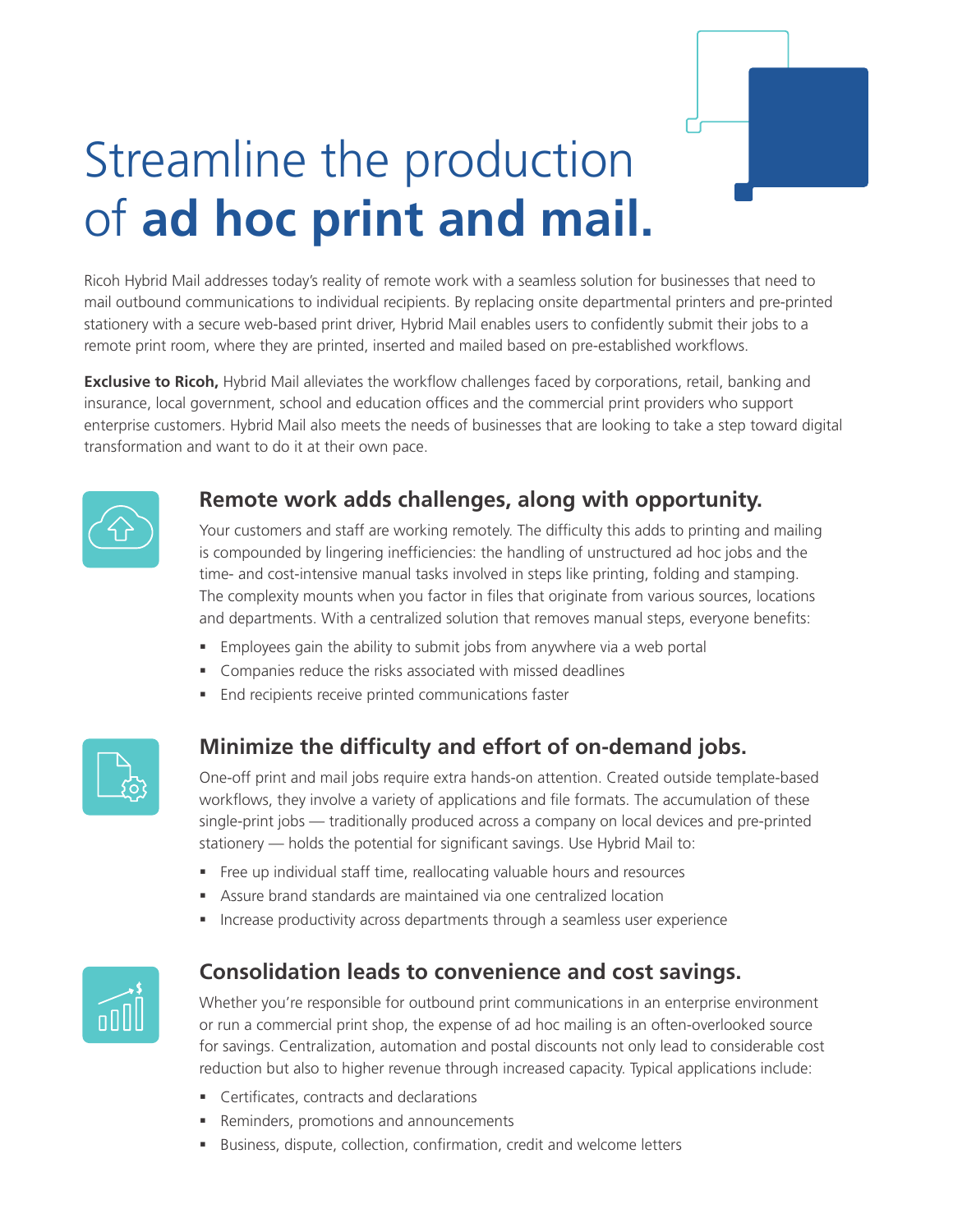#### **Efficiently manage remote printing.**

With a standard print driver and web portal to submit and view print jobs, the procedure remains seamless and familiar for your remote staff and customers. On approval, documents are securely processed and routed to an internal or external print location, where they are batched, printed and enveloped.

#### **Offer business continuity.**

Ricoh Hybrid Mail allows customers to print from a Windows® environment via the internet 24/7. As a result, organizations achieve business continuity and reduce costs while sending consistent customer communications without compromise.

#### **Automate and optimize.**

The remote print room will receive customers' pre-approved, print-ready jobs, ready for use in upstream production processes. This creates a seamless process both for customers and service providers. The solution can also be expanded to handle structured transactional documents, host printing, and both print and digital HTML based output.

#### **Upgrade customer experience.**

With Ricoh Hybrid Mail, your clients vet their documents in an interactive preview and web form. There, they can select digital stationery, envelopes and duplex options (custom options and corporate branding can be added to the web form with Ricoh Professional Services). Email notifications are automatically sent at every stage of the process. With Ricoh Hybrid Mail, customers stay informed and confident while service providers routinely communicate their jobs' progress.



## **Benefits for corporate and enterprise.**

- Use a simple and intuitive web interface available 24/7
- Receive alerts at each stage of the process
- Stay in control of branding, finishing and inserts
- Eliminate overhead for paper, envelopes, toner and postage
- Replace expensive pre-printed stationery with on-demand digital stationery
- Rely on secure transmissions with no complex registration or login process
- See a live preview of envelope size and window location, digital stationery, page order, simplex and duplex options

## **Benefits for commercial print.**

- Onboard more customers and upsell existing customers
- **Become a true full-service facility**
- Receive pre-approved documents
- Automate the handling of print jobs
- **Consolidate, sort and batch jobs**
- Reduce management costs and offer cheaper rates
- Deploy easily with minimal user training and additional IT investment
- **Utilize internal or external print room locations,** maximizing production and postal efficiency